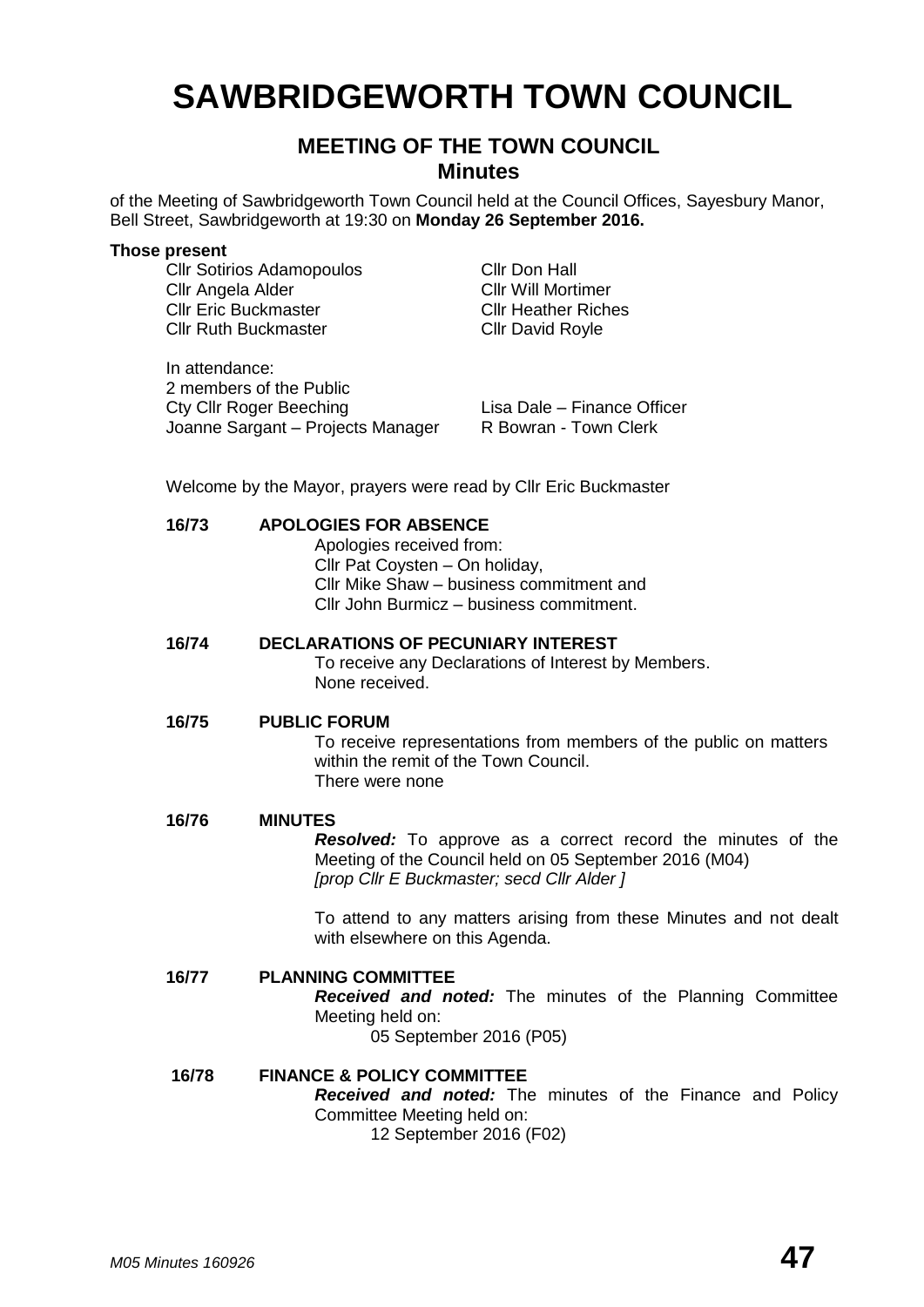# **16/79 MAYOR'S CORRESPONDENCE/COMMUNICATIONS**

To receive Mayor's appointments and communications

- Finished his round of school visits and a visit to the children's centre and said he would be inviting school councils to visit the chamber.
- Attended Civic Service at Ware
- Attended rededication of St James at High Wych
- Participated in the visit to Bry-sur-Marne
- Involved with Sawbo Travel Challenge
- Visited High Wych pre-school
- Attended Tudor House blanket event
- Visited Congregational Evangelistic Youth Club
- Attended an assembly at High Wych school
- Noted that it was Reedings school's  $50<sup>th</sup>$  anniversary this week
- Noted visit by Moosburg on 21/23 October
- Mayors Quiz night on 01 October.

# **16/80 REPRESENTATIVES REPORTS**

To receive representatives reports from:

- o County Councillor Roger Beeching
	- o Celebrated Hertfordshire Rio "Gold Rush"
	- o 90% of Herts schools are rated as outstanding or good
	- o The Herts child protection service has achieved national recognition
	- o The traffic diversion from London Road is thought to have contributed to the recent accident on Vantorts Road
- o District Councillor Angela Alder attended:
	- o Training on Scrutiny in Coventry
	- o Whoever active at Wodson Park
	- o Evangelical Congregational church's service and regretted that only two members attended.
	- o EHDC District Plan Executive
	- o East and North Herts CCG AGM
	- o Health and Wellbeing Scrutiny
	- o Learned HCC will look more critically at major applications
	- o Air Quality outcome by March 2017.
- o District Councillor Eric Buckmaster mentioned:
	- o Success of the area in the Olympic Games result of the Performance for Excellence programme.
	- o Bishops Stortford Green Parks
	- o Finishing of the District Plan
	- o 30/09 Housing Conference
	- o 09/10 Hertford Theatre
	- o 18/10 Planning Training
	- o 25/10 Urban Parishes Conference
- o District Councillor Will Mortimer
	- o Had nothing to report.
- o Hertfordshire Police
	- o Were not present and had not left a report
- o Other Representatives
	- o EHAPTC Cllr Royle reported:
		- Attending a meeting 20 September
		- Talk about the Gilston Garden Town
		- Air Quality Plan progressing
	- o HAPTC Cllr Alder reported:
		- **Being unable to attend Finance meeting because**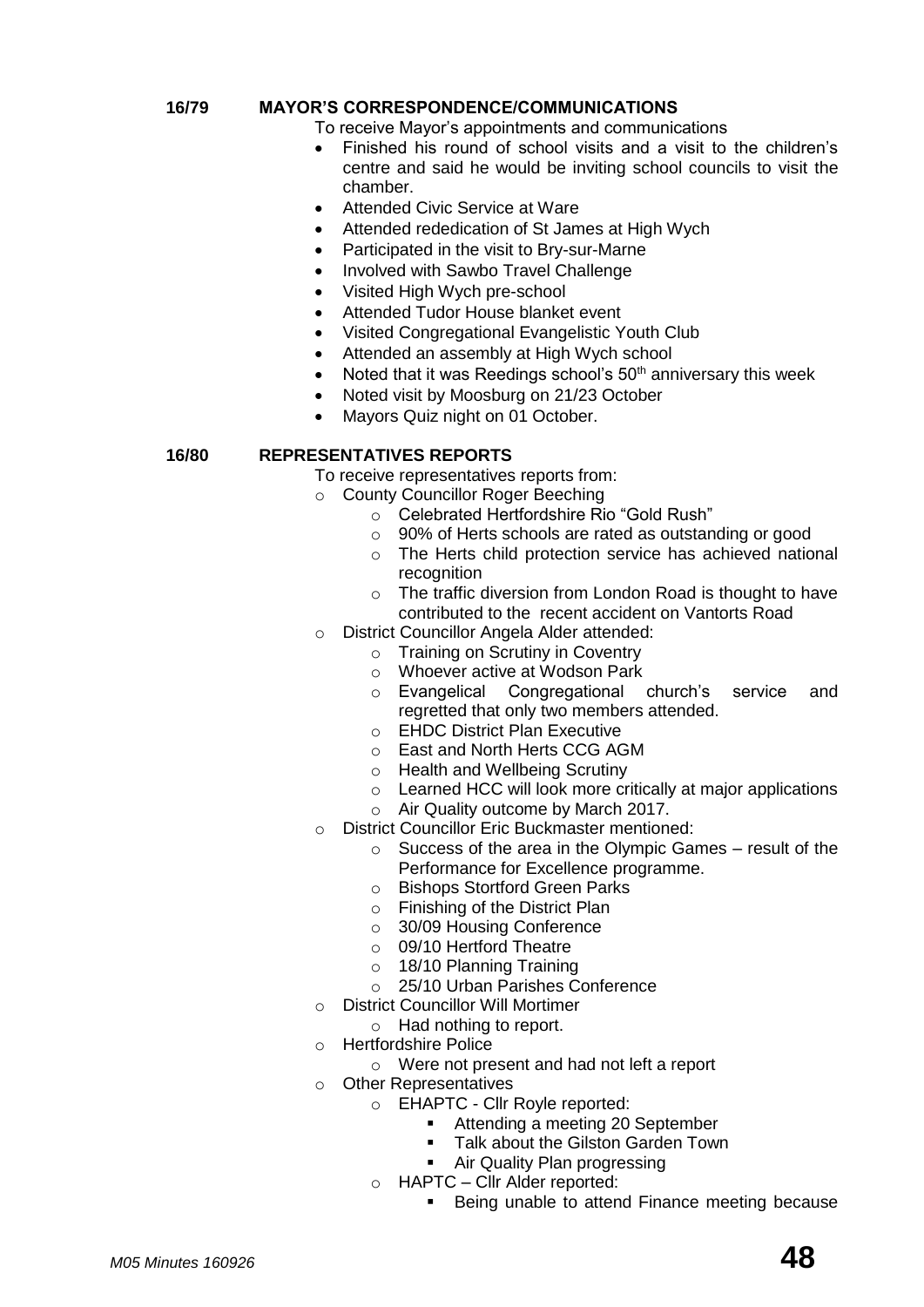of traffic conditions

- o Hailey Centre Cllr Alder reported:
	- Will be open on 01 October and looking to recruit more volunteers.
	- Cllr E Buckmaster advised of new volunteering service: *#teamherts*
- o SMH AGM Cllr R Buckmaster reported:
	- Chairman Peter Lee gave a good presentation of 2015 matters.
	- £50,000 in bank account
	- Solar panels already producing a pay back
	- New ethos that people now run their own events
	- AGM to be brought forward to an earlier date to make it more relevant to the immediate past.
- RHSO Cllr R buckmaster reported:
	- New Steering Group formed
	- **Town Council involvement in administration**
	- Apple Day on 08 October

### **16/81 COUNCILLOR TRAINING EVENING**

To discuss the councillor training evening held on 13 September, assess its value and receive feedback from participants.

Those who attended gave the opinion that it was an event worth holding, bringing Members together and having useful debates. It was suggested that a repeat should be arranged for those who were unable to be present.

#### **16/82 VACANCY FOR MEMBER**

Clerk advised Members that the Returning Officer had received more than 10 requests for an election and that election day had been set for Thursday 24 November 2016.

# **16/83 TOWN CLERK'S REPORT**

Update from the report made on 05 September.

- Reported a letter from Rob Smith of Herts Highways in response to the London Road traffic chaos.
- War Memorial meeting with Abbey Memorials
- Meeting with EHDC head of service to discuss Bell Street conveniences delayed until October
- Progress on the acquisition of the Lordship of the Manor
- Permissive Rights licence for the Orchard in final draft form
- External Audit of the Annual Return for 2015/16 completed.
- Still awaiting grant funding from EHDC for the Sawbobus operation.

#### **16/84 TOWN PROJECT MANAGER'S REPORT**

Update from the report made on 05 September.

- Sawbo Travel Challenge produced a sea of green, but it was noted that there was much litter and dog mess on the routes
- Seeing It Through Event
- A core group is organising Apple Day